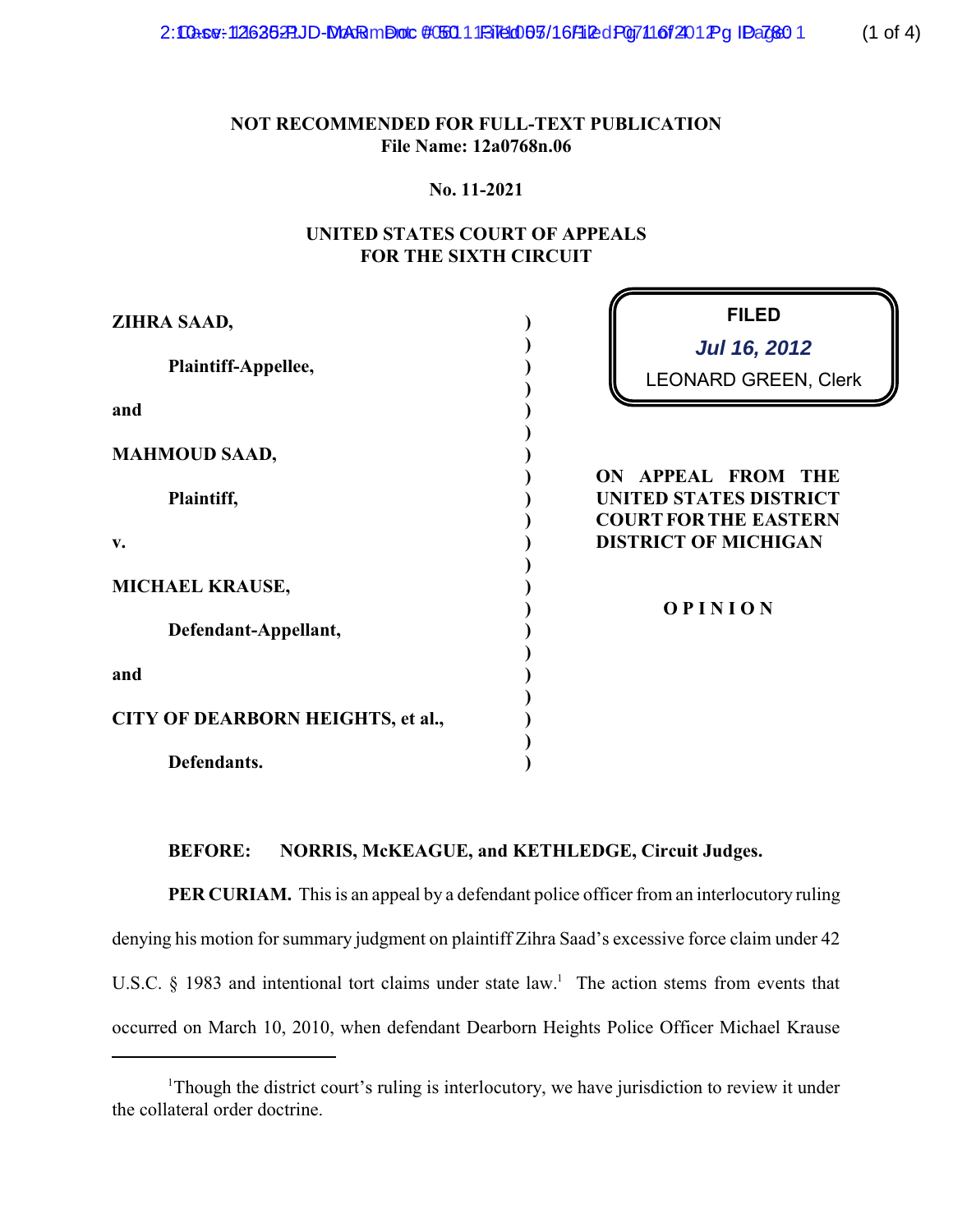No. 11-2021 *Saad v. Krause, et al.*

observed a stop sign violation and attempted to pull-over motorist Joseph Saad. When Saad appeared to ignore Officer Krause's emergency flashers, Krause pursued him into a nearby residential driveway. There Saad exited his vehicle, ignored Krause's verbal command to get back in the car, and entered the house through the front door. When Krause followed onto the front porch of the house, he was met by Saad's 78-year old mother, Zihra Saad, plaintiff-appellee herein, who refused Krause consent to enter despite his having allegedly pointed a firearm at her. Meanwhile, other officers gained entry to the home by another way, let Krause in through the front door, and Joseph Saad was arrested.

In this action, as relevant to this appeal, Zihra Saad's excessive force and intentional tort claims are premised on her claim that Krause pointed a firearm at her. Though Krause maintains the gun was pointed only at the front door of the house, not at Zihra, the record presents a genuine fact dispute on this point. Nonetheless, defendant Krause moved the district court for summary judgment, contending that, even assuming he pointed his firearm at Zihra Saad, he is entitled to qualified immunity on the § 1983 excessive force claim and governmental immunity on the intentional tort claims. The district court denied Krause's motion for summary judgment, concluding that if the jury were to find that Krause pointed his weapon at Zihra—an unarmed 78-year old woman who was not suspected of any crime and posed no threat to anyone's safety, while demanding entry to her home in pursuit of a motorist suspected only of running a stop sign and then ignoring the commands of the pursuing police officer—then the jury *could* reasonably conclude, under the facts and circumstances developed in trial, that Krause used excessive force and acted without good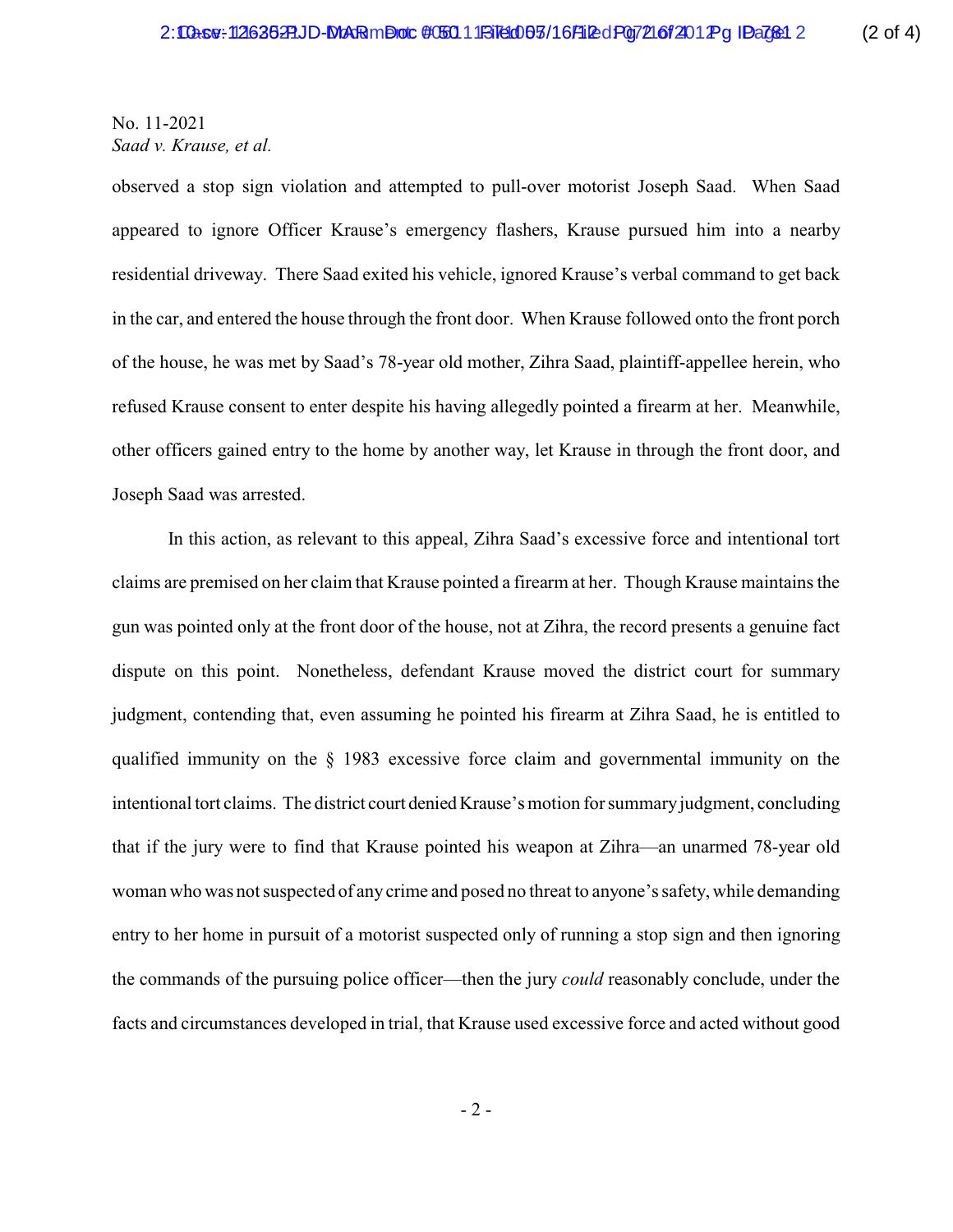No. 11-2021 *Saad v. Krause, et al.*

faith and/or with malice. On the extant record, the district court held that Krause was not entitled to qualified immunity or governmental immunity.

On appeal, Krause has not raised any argument that is not fairly and adequately addressed in the district court's opinion. Although we review the district court's ruling de novo, we find no error. Accordingly, finding that a separate opinion would be duplicative and unnecessary, we hereby **AFFIRM** the district court's order denying Krause's motion forsummaryjudgment on the reasoning of its opinion.